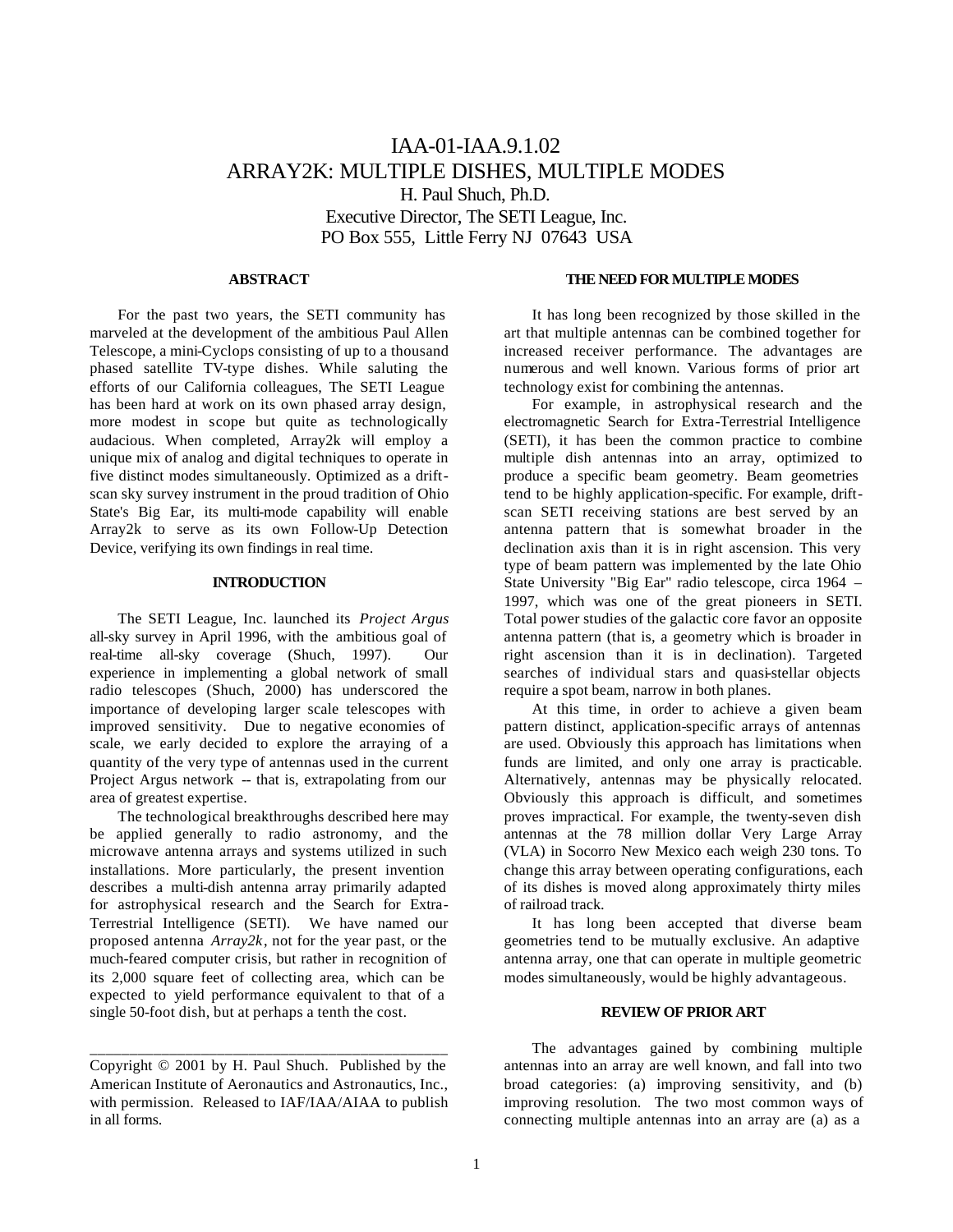radiometer, and (b) into correlation detectors. (Burke and Graham-Smith, 1997).

In the case of the radiometer connection, a single detector is connected to all of the antennas in the array via a branched feedline, which maximizes sensitivity by producing a single beam. The best known (though never implemented) example of this configuration is Project Cyclops (Oliver et. al., 1973).

In an interferometer (Ryle, 1952) resolution is improved by combining the signals of two antennas, which are separated by a specified distance (called the baseline). With dish antennas, the resulting gain is simply that which would be achieved by a single dish with a surface area equal to the sum of that of the two antennas. However, the angular resolution of such an interferometer is equivalent to that of a single dish with a diameter equal to the baseline. Thus, interferometers provide a modest improvement in sensitivity with a much greater increase in resolution.

A multiple-antenna interferometer array may be constructed using a technique known as aperture synthesis. Each possible pairing of antennas in the array is accomplished by applying the outputs of the antennas to a multitude of correlator circuits. The correlator outputs may be combined to produce multiple beams, making it possible to image distant astrophysical objects with high levels of detail.

Well-known multiple-antenna interferometers include the Very Large Array (Napier et. al., 1983) and the Giant Meter-Wave Radio Telescope (Swarup et. al., 1991). Both of these arrays arrange their antennas (27 in the case of the VLA; 30 at the GMRT) in a "Y" configuration with extremely wide baselines, and use digital correlators to combine the signals from the multiple dishes.

The Mills Cross arrangement (Mills, 1963) consists of two line-type antennas, one oriented North-South and the other East-West. The former antenna produces a beam pattern which is narrow in declination and broad in right ascension. The latter produces a beam pattern which is broad in declination and narrow in right ascension. When signals from the two antennas are combined, a beam is produced which is narrow in both axes. Bracewell and Swarup (1961) produced an array of 32 small parabolic dish antennas, oriented in a Mills Cross, to produce a pencil-beam interferometer with micro-steradian resolution.

All of the antenna arrays described above achieve stated design goals of high sensitivity or high angular resolution. In each case, one and only one of these design objectives can be achieved, and invariably at the expense of the other.

The present invention resembles the Bracewell and Swarup array in physical configuration. Unique circuitry is added to allow it to operate both as a total-power radiometer, and as a correlated interferometer, simultaneously. The multiple operating modes envisioned will allow the array to achieve both high sensitivity and high angular resolution, allowing it to fulfill a variety of research objectives.

## **ARRAY2K DESIGN OBJECTIVES:**

*Array2k* is an array of small, dish antennas all interconnected to accomplish specific beam patterning. As initially envisioned, the array comprises 16 individual parabolic dish antennas, each four meters in diameter. Four sub-arrays, each with four individual antennas, are established in a cross-like formation, with one sub-array each running north, south, west and east of the array's phase center.

We propose a means for electronically changing a complex multiple-antenna array into different configurations for producing different beam patterns. In other words, radio signals derived from the sub-arrays can be analog-processed and combined into control signals that are useful for generating steering parameters. Control signals are synthesized through a combination of analog signal quadrature techniques, combined with digital conversion and software correlation. As different individual antennas forming each sub-array monitor at least portions of overlapping sky viewed by others, quadrature processing of signals derived from each individual antennas can be processed not only to yield the composite observed target sought by the radio telescope, but can be correlated to generate the required steering parameters to observe the desired beam patterns.

The basic objectives of this design are:

- 1. to provide an adaptive antenna array system which can operate in multiple geometric modes simultaneously.
- 2. to provide an adaptive antenna array of the character described that can achieve a beam pattern that is broader in the declination axis than in right ascension, and at the whim of the user, be quickly changed to a beam pattern that is broader in right ascension than in declination.
- 3. to utilize sensed antenna data and parameters to develop steering signals for the array.
- 4. to aid drift-scan SETI receiving stations by deriving antenna patterns that are somewhat broader in the declination axis than in right ascension.
- 5. to provide an electronic means of creating a beam geometry broader in right ascension than it is in declination.
- 6. to be able to electronically convert a radio telescope and switch it between beam patters.
- 7. to provide an array that can be switched to a spot beam, that is narrow in both planes, to aid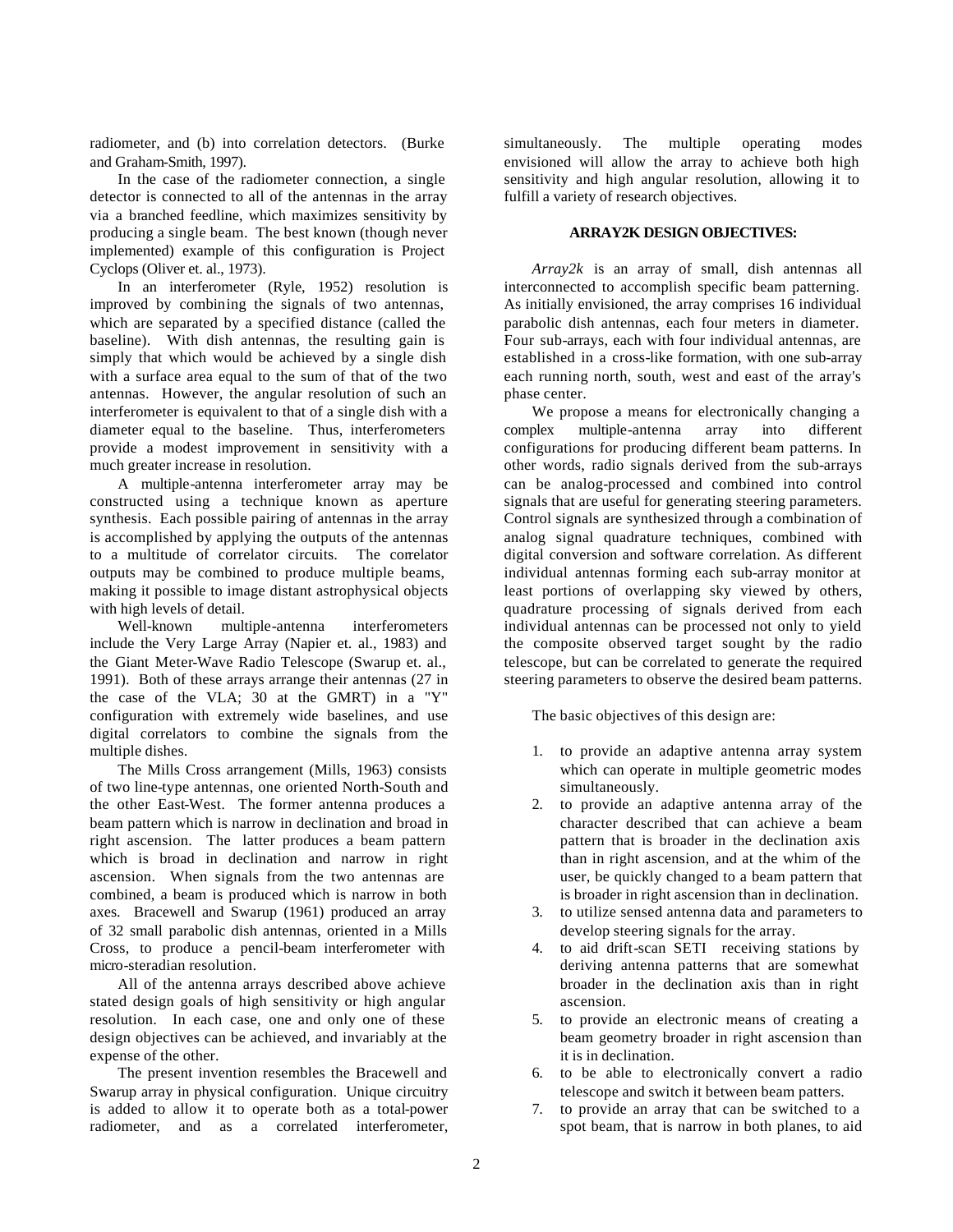in the study of individual stars, quasi-stellar objects, and other deep space targets.

- 8. to simplify the changing from one beam pattern to another.
- 9. to minimize the necessity of physically moving antennas.
- 10. to provide a highly versatile multiple antenna array system suitable for use by universities and layman, public and private experimenters, professionals and amateurs alike.

The following descriptive sections show how we intend to meet the above objectives.

## **ARRAY2K PHYSICAL CONFIGURATION:**

Figure 1 shows an artist's rendering of an embodiment of the Array2k concept. In this example, the sixteen antennas depicted consist of parabolic reflectors four meters in diameter. The antennas are physically arranged in rows that emanate outwardly from a specified, central location (known as the array phase center). A laboratory building sheltering computers and other components of the array will occupy the phase center. Four sub-arrays are oriented along baselines radiating outwardly from the array center, in the directions of true North, South, East and West. Each sub-array shown comprises four individual antennas, equally spaced at two dish diameters. These groups of four identical antennas each are known as the East, West, North and South sub-arrays. Of course, a larger number of dishes could be used in a similar configuration.

The five planned operating modes are depicted in Figure 2. Through use of a combination of analog and digital signal combining techniques, Array2k will simultaneously produce:

- Beam pattern A, which is broad in both azimuth and elevation, providing maximum sky coverage with minimum resolution.
- Beam pattern B, which is narrow in azimuth and broad in elevation, optimized for meridian transit ('drift-scan') sky surveys.
- Beam pattern C, which is broad in azimuth and narrow in elevation, maximizing sky coverage in the equatorial plane while providing high resolution in the elevation axis.
- Beam pattern D, a narrow spot-beam formed by the intersection of patterns B and C, for higher resolution follow-up
- scrutiny of candidate signals detected in the earlier modes.
- Beam pattern E, a narrow spot-beam, which is steerable electronically and instantaneously anywhere within the beamwidth of the individual antennas comprising the array. This mode is most useful for sky-mapping studies.

### **FEED ASSEMBLY:**

Figure 3 shows the prime-focus feed assembly mounted to a single-dish prototype of the antennas envisioned for the array. Note that each feed assembly consists of a cylindrical waveguide feedhorn (with choke ring) operational over the array's 1.3 to 1.7 GHz intended bandwidth. The feedhorns are fitted with two orthoginally polarized monopole probes, for dual linear polarization, mounted to the center pin of type N coaxial connectors. Gain and phase matched low noise amplifiers (LNAs) are attached to the two probe connectors via identical short lengths of low-loss coaxial cable. Again using identical low-loss cables, the outputs of each pair of preamplifiers are connected to a microstrip quadrature detector and dual in-phase power splitter assembly, to produce two RHCP signals (referred to here as Phased and Combined), and two LHCP signals, similarly labeled. The phased outputs will be used downstream for digital correlation, and the combined signals will drive analog combiner circuitry, as described in the following Sections.

It is important to note that the success of this array depends upon precise phase and gain matching of all 32 LNAs in the system, not only across the operating frequency spectrum, but also over temperature and with changes in applied operating potential. The use in all LNAs of monolithic microwave integrated circuits (MMICs) from the same production wafer, and microstrip circuit boards etched from the same physical substrate stock, is contemplated. For consistency, it is expected that any spare LNAs likely to be needed over the life of the array will have to be manufactured in the same production run as those initially placed into service.

### **ANALOG SIGNAL COMBINERS:**

As seen in Figure 4, for each of the four sub-arrays, the RHCP an LHCP combined signal outputs from Figure 3 are combined in an x-way analog power combiner (where x equals four for the sixteen-dish array described here, but for larger n-dish arrays will be n/4). The combined signals representing each of the four subarrays are then split into two identical signal components, A and B in Figure 4.

The first of these components from each sub-array (A in Figure 4) is applied to the network of quadrature couplers shown at the top of Figure 5, to produce the broad-beamwidth combined response shown as Pattern A in Figure 2.

The other of the two identical power-split components from each sub-array (B in Figure 4) is then applied to the network of in-phase power combiners shown at the bottom of Figure 5, thus producing for each circularity the beam responses shown as Patterns B, C, and D in Figure 2.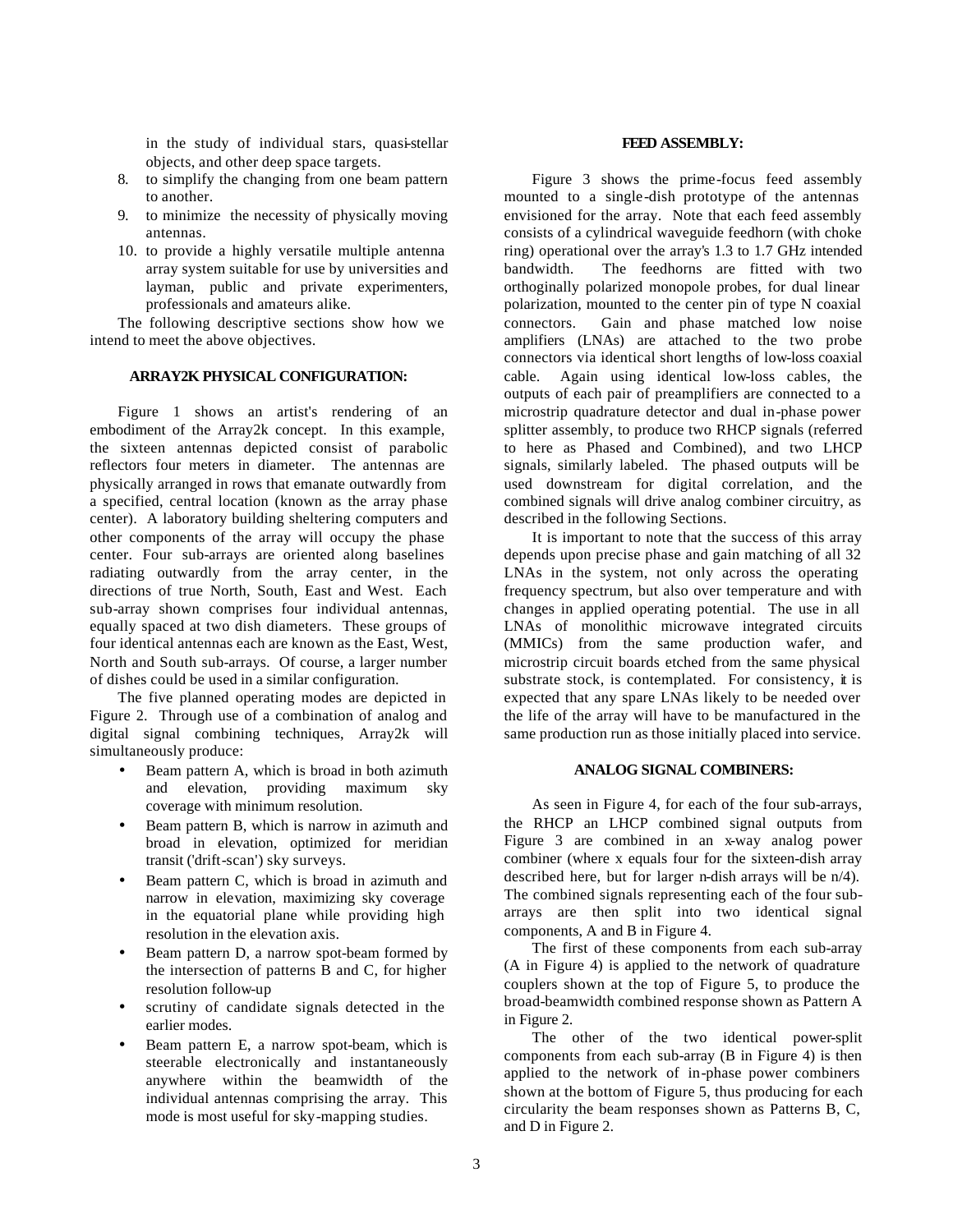Note that the above process is repeated for both orthogonal circular polarizations, producing thus far a total of eight beam responses from the array: four RHCP and four LHCP. Collectively, the circuitry described thus far supports multiple search strategies.

#### **DIGITAL CORRELATORS:**

The circuitry shown in Figures 2 through 6 utilizes analog techniques to provide four of the five operating modes proposed for Array2k. The fifth mode, a realtime fully steerable spot beam, requires that we employ digital correlation techniques. The required correlator circuitry is the least fully developed aspect of the present project. A very preliminary blueprint of the planned correlator is shown as Figure 6.

Signal samples from each antenna, and in each circular polarization, were generated as shown in Figure 3, and were previously designated "Phased Signals." Each of the 16 RCHP Phased signals and 16 LHCP Phased signals is first applied to its own individual Analog-to-Digital Converter (ADC). Each ADC digitizes the analog signals delivered thereto, and preserves amplitude and phase information, thus producing simultaneous RHCP and LHCP digital signal representations.

Each of a pair of 16-input digital signal correlators is driven by the RHCP and LHCP digital signal representations supplied by the ADCs. Each correlator is controlled by and provides its data output to a beam steering and data analysis computer, and thence a to mass data storage means, as depicted in Figure 6. The software that controls the electrical phases of all digitized signals in the entire array produces a spot beam E (Fig. 2) electrically steerable anywhere within the overall beamwidth A of the original sixteen antennas.

#### **FINANCIAL CONSIDERATIONS:**

Economic tradeoff analysis (see Figure 8) suggests that total array costs are minimized when investments in steel and silicon are roughly equal. In the case of Array2k, this sets for us the optimum size, as well of the number, of the individual antennas to achieve a given level of performance. Array2k promises a roughly one order-of-magnitude improvement in performance over existing individual Project Argus stations, at a cost increment only slightly greater that one order of magnitude. We initially contemplated an array of sixteen parabolic reflector antennas, each four meters in diameter. When the costs of the electronics and the mechanical systems for such an array were set roughly equal, the budget in Table 1 resulted. Thus, our stated goal has been to raise the required \$160,000 to turn this system into reality.

As will be seen in the following section,

unanticipated events have recently transformed the design of the planned array, obsolescing this planned budget while (ironically) not appreciably altering our total funding needs.

## **PROJECT STATUS:**

To date, Array2k is very much vaporware, as the project is yet to be funded. A single-dish prototype (see Figure 7) has been on the air for two years in North Central Pennsylvania, implementing the circuitry shown in Figure 3, and validating our hardware choices for the parabolic dish, feed assembly, mounting method, and rotors.

A suitable piece of land has been donated to the project. Located on a remote ostrich farm in northern New Jersey, the planned site represents the best in compatible land use planning, as the area is far from industry and its accompanying electromagnetic interference, and ostriches are not known to emit electromagnetic radiation of their own. In addition, the ostrich farm provides an eloquent metaphor for the mentality of those policy makers who have terminated the funding of past SETI projects.

We contemplate implementing beam patterns A through D first, and then applying the various "combined signal" outputs from the feed assemblies (Figure 3) to the correlator system as it evolves, to produce pattern E. We choose to tackle the analog combining modes first because the required microwave circuitry is a mature technology, whereas the digital techniques and computer power required in this last phase are still evolutionary. It is hoped that by the time Modes A through D are active some months to years downstream, more capable and affordable digital solutions will present themselves.

In the summer of 2001, while completing our paper design of a sixteen-dish array, The SETI League received an unanticipated contribution of 47 small (1.8 meter diameter) high-quality parabolic reflectors and az-el mounts. Initially, we thought these antennas too small to be of much use in Array2k, if it were to achieve its stated performance objectives and remain within our preliminary budget. Two factors have convinced us to redesign the array around this most generous gift.

The antennas in hand (see Figure 9) are offset-fed parabolic sections, rather than full paraboloids. This means their feed assemblies will not block their apertures, and higher efficiencies can be achieved than with the conventional prime-focus parabolas initially envisioned (Figure 7).

One feature of the offset-fed dish is that, for a given true focal length to diameter ratio, the actual feed beamwidth is reduced by a factor of roughly two. This means we can further improve the illumination efficiency of our array, through feed apodizing that would not have been practical in the blocked-aperture case. Here we can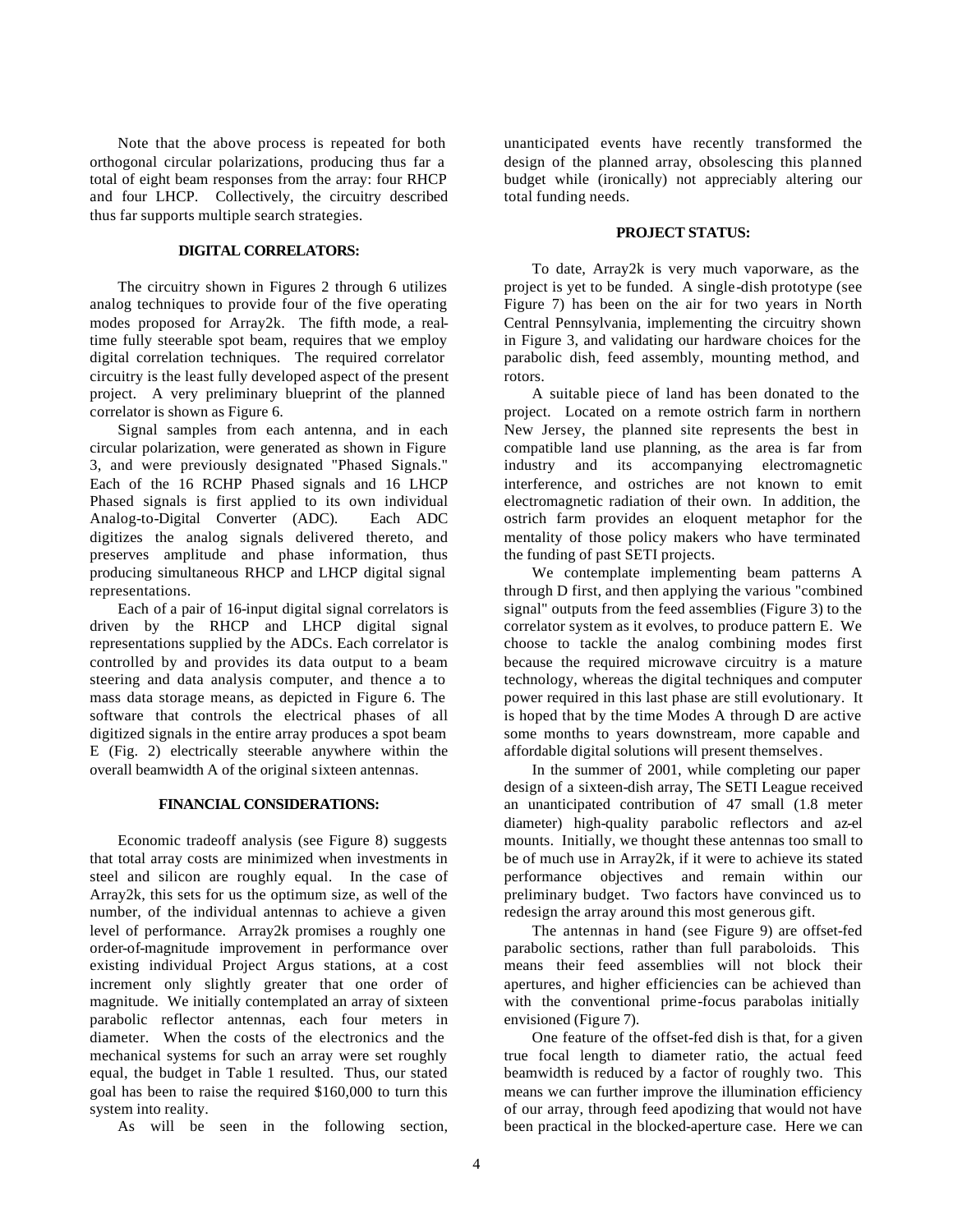draw from the experience of our colleagues.

At the left of Figure 10 is an elegant corrugated waveguide feedhorn developed by engineers at CSIRO in Australia for use in the SETI Institute's *Project Phoenix* targeted search. The one depicted, installed on a 100 foot dish at the Georgia Tech Woodbury Research Facility, covers 1 to 7 GHz with dual polarizations. For our Array2k effort, The SETI League has recently begun developing much narrowerband corrugated feedhorns. At right in Figure 10 is an Lband feed constructed out of surplus materials, at a cost many orders of magnitude below the feeds made by our Australian colleagues.

Preliminary measurement shows that, by combining the advantages of an offset feed with those of a higher gain, narrower beamwidth feedhorn, our illumination efficiency can be raised from around 50% to roughly 70%, which helps to close the performance gap between the dishes envisioned and those donated.

Given their non-blocked apertures, the quality of the offset feedhorns being developed, and the quantity of antennas now available, it is possible to approach with the greater number of smaller dishes the performance planned for a lesser number of larger ones. This would, in fact, seem to negate the careful economic tradeoff analysis shown in Figure 8 and implemented in Table 1. However, when the dishes and mounts have been provided free of charge, it becomes feasible to spend considerably more on the required electronics, while not exceeding the initial project budget. Thus, little has changed but the number of individual elements; we expect the array to perform rather as promised, and remain within the cost levels budgeted (but yet to be raised).

### **CONCLUSION:**

It always comes down to money, doesn't it? The large quantity of dishes just donated has significantly decreased our anticipated costs in one area, while significantly raising them in another. Fortunately, the two fiscal impacts are pretty much a wash. The SETI League still stands ready to place its Array2k system on the air (at least in its first four operating modes) within a year of the project being funded. All we need now is a discretionary \$160,000 -- pocket change to professional scientific endeavors, to be sure, but all the money in the world to a group of dedicated amateurs seeking to do breakthrough science with cutting-edge facilities of their own design.

Perhaps this paper will help to bring the required funding, and hence Array2k, closer to reality.

#### **REFERENCES:**

Bracewell, R. N., and G. Swarup, The Stanford microwave spectroheliograph antenna: a pencil beam interferometer, *IRE Trans. Antennas and Propagation*, vol. AP-9, pp. 22-30, January 1961.

Burke, B. F., and F. Graham-Smith, An introduction to radio astronomy, Cambridge University Press, 1997.

Mills, B. Y., Cross-type radio telescopes, *Proc. IRE Australia*, vol. 24, pp. 132-140.

Napier, P. J., A. R. Thompson and R. D. Eckers, The very large array, design and performance of a modern synthesis radio telescope, *Proc. IEEE*, vol. 71 no. 11 pp. 1295-1320, Nov. 1983.

Oliver, B. M., and J. Billingham, eds., Project Cyclops, a design study of a system for detecting extraterrestrial intelligent life, *NASA CR 114445*, 1973.

Ryle, M., A new radio interferometer and its application to the observation of weak radio stars. *Proc. Royal Soc. London* Ser. A, vol. 211, pp. 351-375, 1952.

Shuch, H. P., Project Argus and the challenge of realtime all-sky SETI, in *Astronomical and biochemical origins and the search for life in the universe*, IAA Colloquium 161, 693 - 700, 1997.

Shuch, H. P., Project Argus: one hundred up, 4900 to go! *IAA-00-IAA.9.1.04*, Oct. 2000.

Swarup, G., S. Ananthakrishnan, V. K. Kapahi, A. P. Rao, C. R. Subrahmanya, and V. K. Kulkarni, The giant metre-wave radio telescope, *Current Science*, vol. 60 no. 2 pp. 95-105, 25 January 1991.

## **Table 1 Array2k initial budget (per antenna element)**

| <b>Electronics</b><br>∼           |                 |            | <b>Mechanical</b>          |                |
|-----------------------------------|-----------------|------------|----------------------------|----------------|
| <b>Preamps</b>                    | \$600           |            | <b>Dishes</b>              | \$1800         |
| <b>Couplers</b><br><b>Cabling</b> | \$1400<br>\$500 |            | <b>Mounts</b><br>Feedhorns | \$500<br>\$500 |
| <b>Receivers</b>                  | \$1500          |            | <b>Rotors</b>              | \$1000         |
| <b>Computers</b>                  | \$1000          |            | <b>Installation</b>        | \$1200         |
| <b>Total</b>                      | \$5000          | $\tilde{}$ | <b>Total</b>               | \$5000         |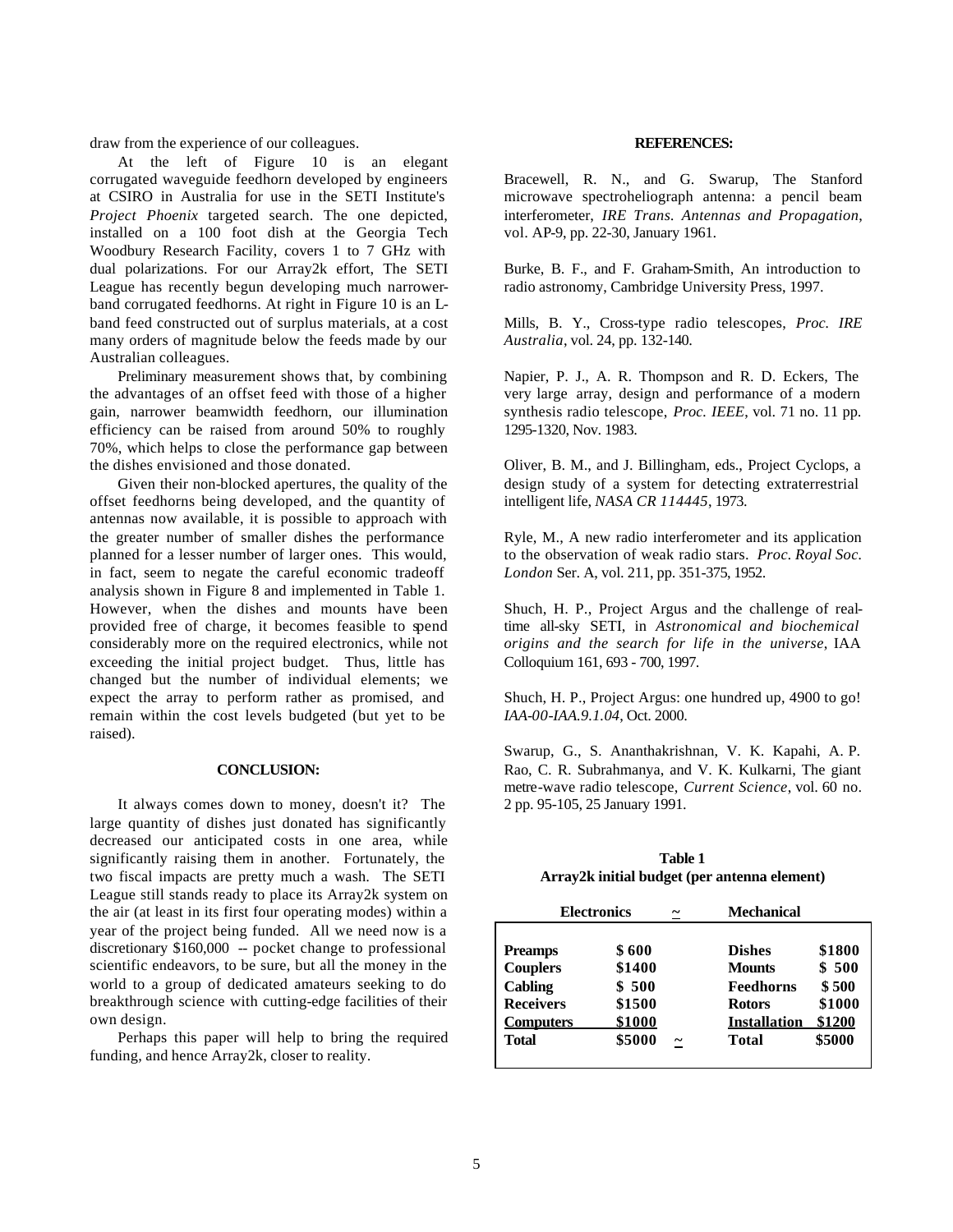

**Figure 1 Array2k Artist's Rendering (© 2000 by Aurore Simonnet)**



**Figure 2 Beam Pattern, plotted in Elevation vs. Azimuth, of the Adaptive Microwave Array in its five operating modes.**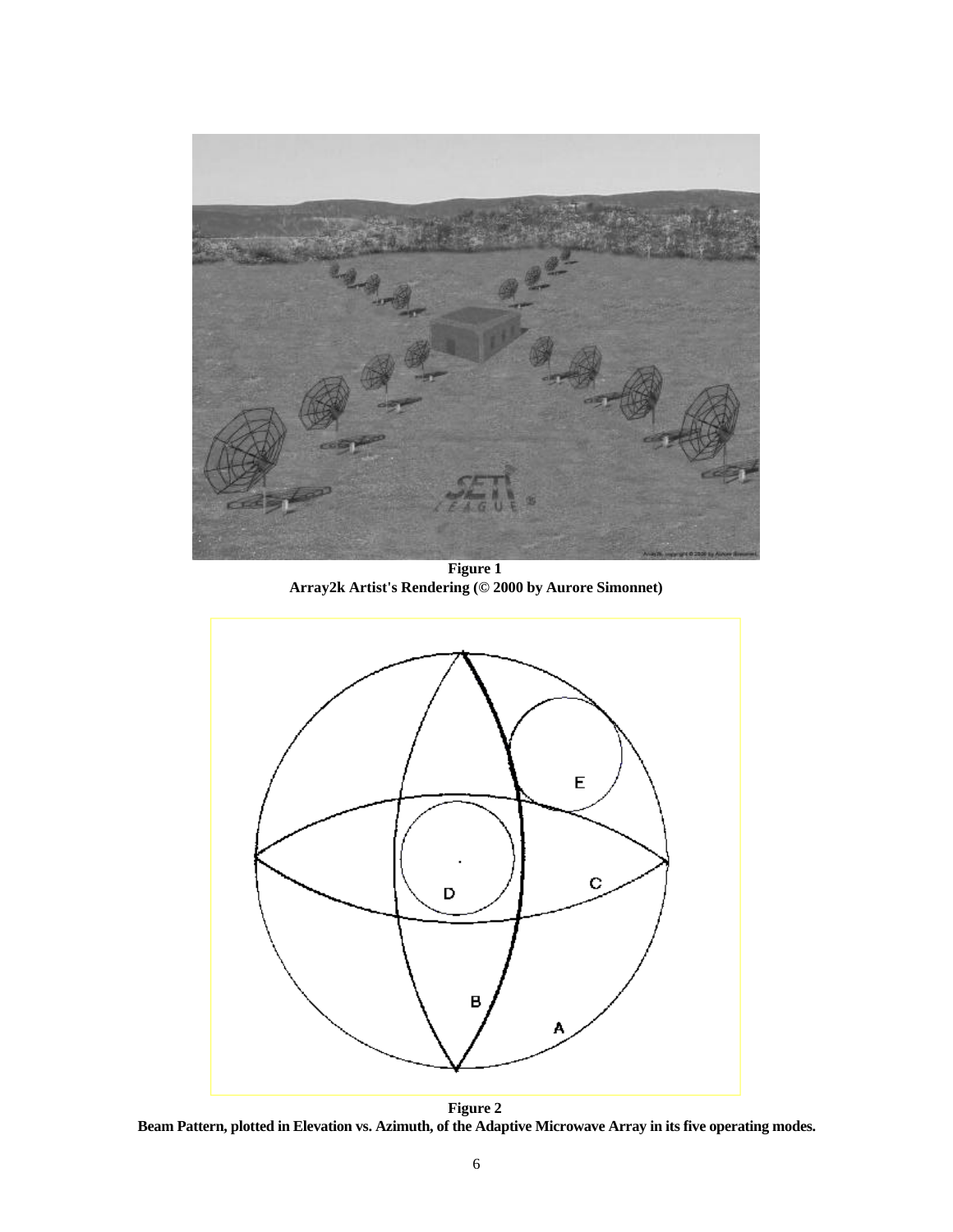

**Figure 3 Array2k Feed Assembly (one used on each of the sixteen dishes)**



**Figure 4 In-Phase Analog Power Combiner Assembly (LHCP East sub-array combiner is shown). Similar assemblies will be used for both orthogonal circular polarizations on all four sub-arrays.**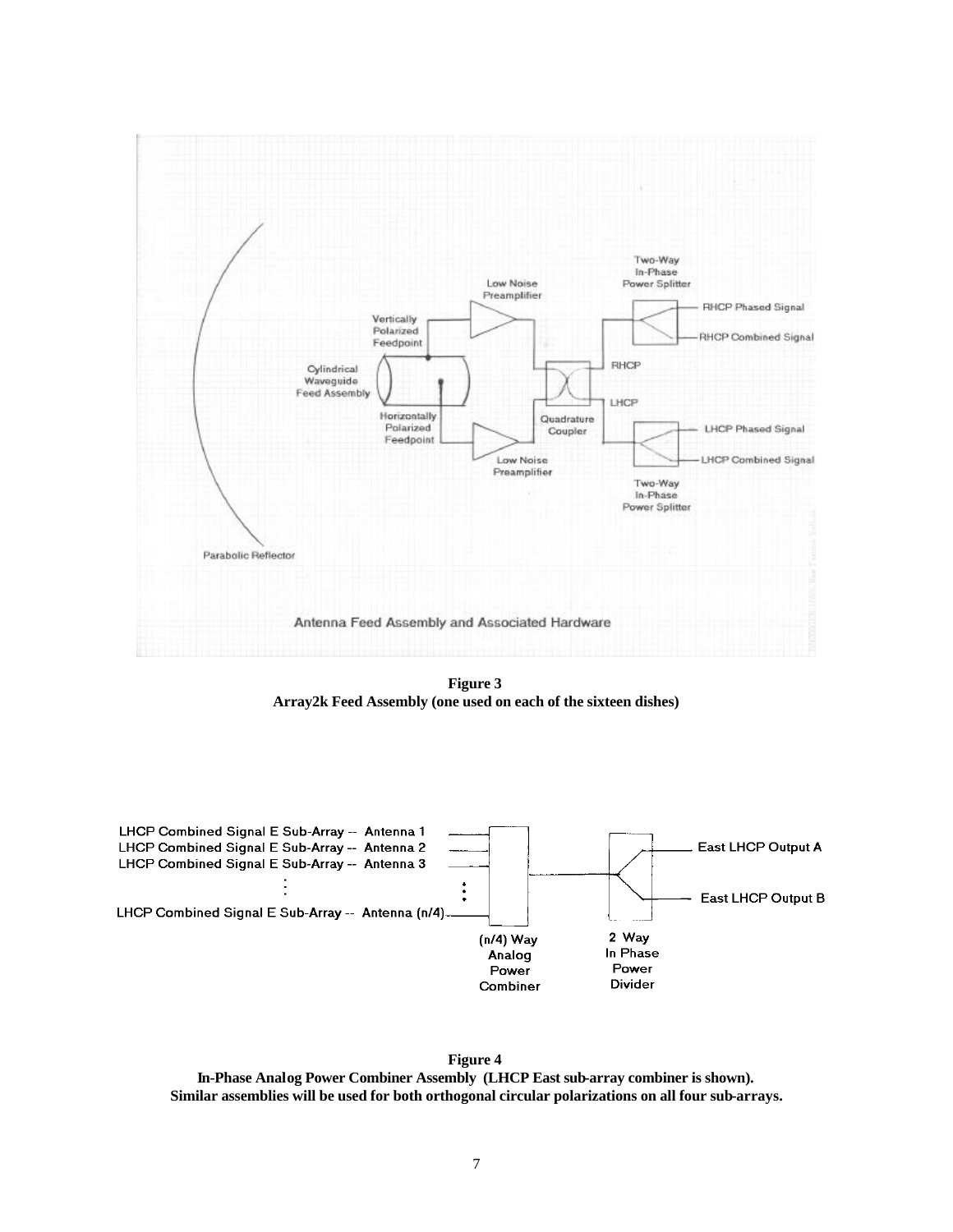

**Figure 5 Sub-Array Combiners (RHCP shown. A similar assembly is used on each of the LHCP sub-array outputs.)**



**Figure 6 Digital Correlator Assembly for Aperture Synthesis**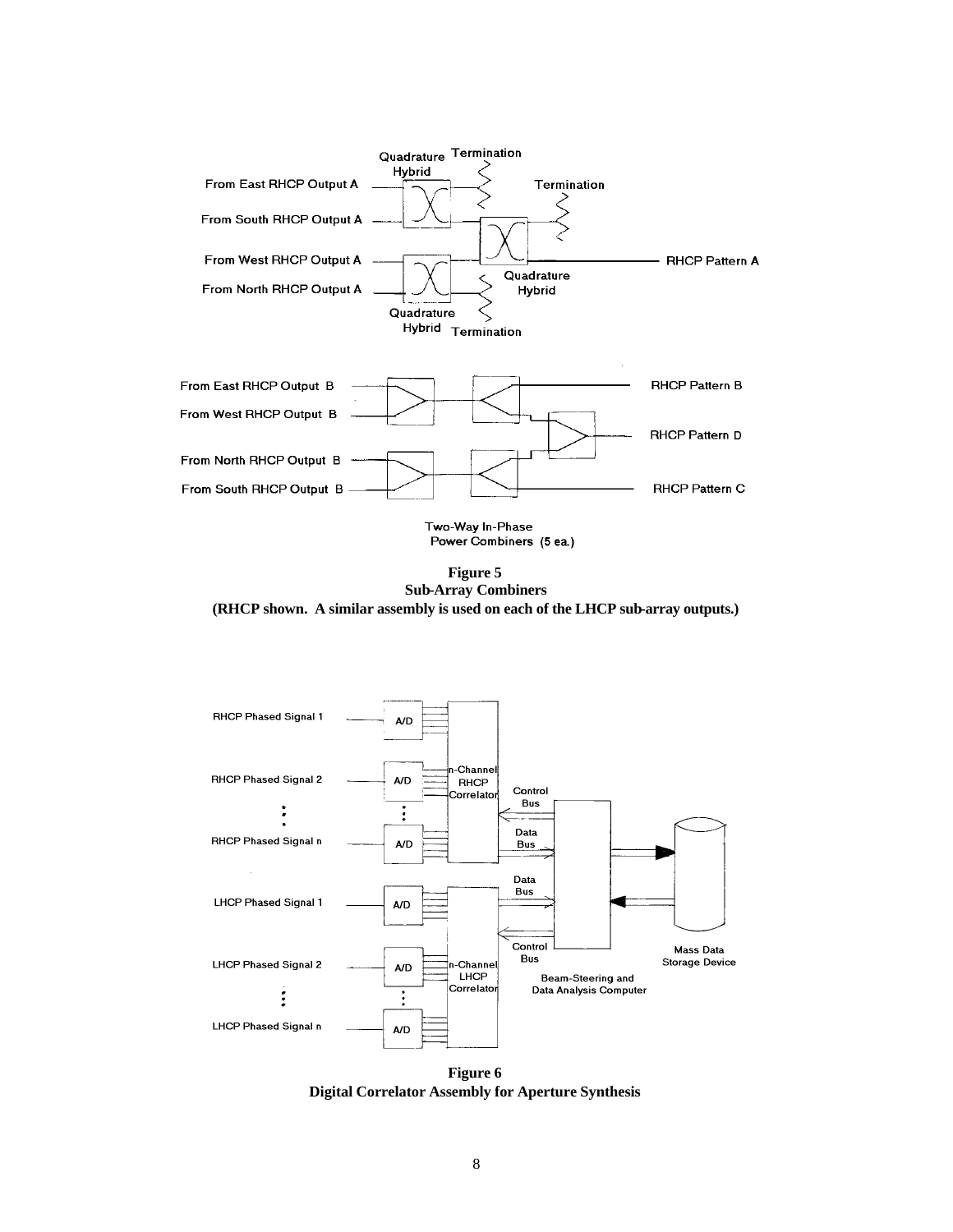

**Single-dish prototype for the Array2k antennas, mounts, rotors, and feed assembly**



**Figure 8 Economic tradeoff analysis for an N-dish array**